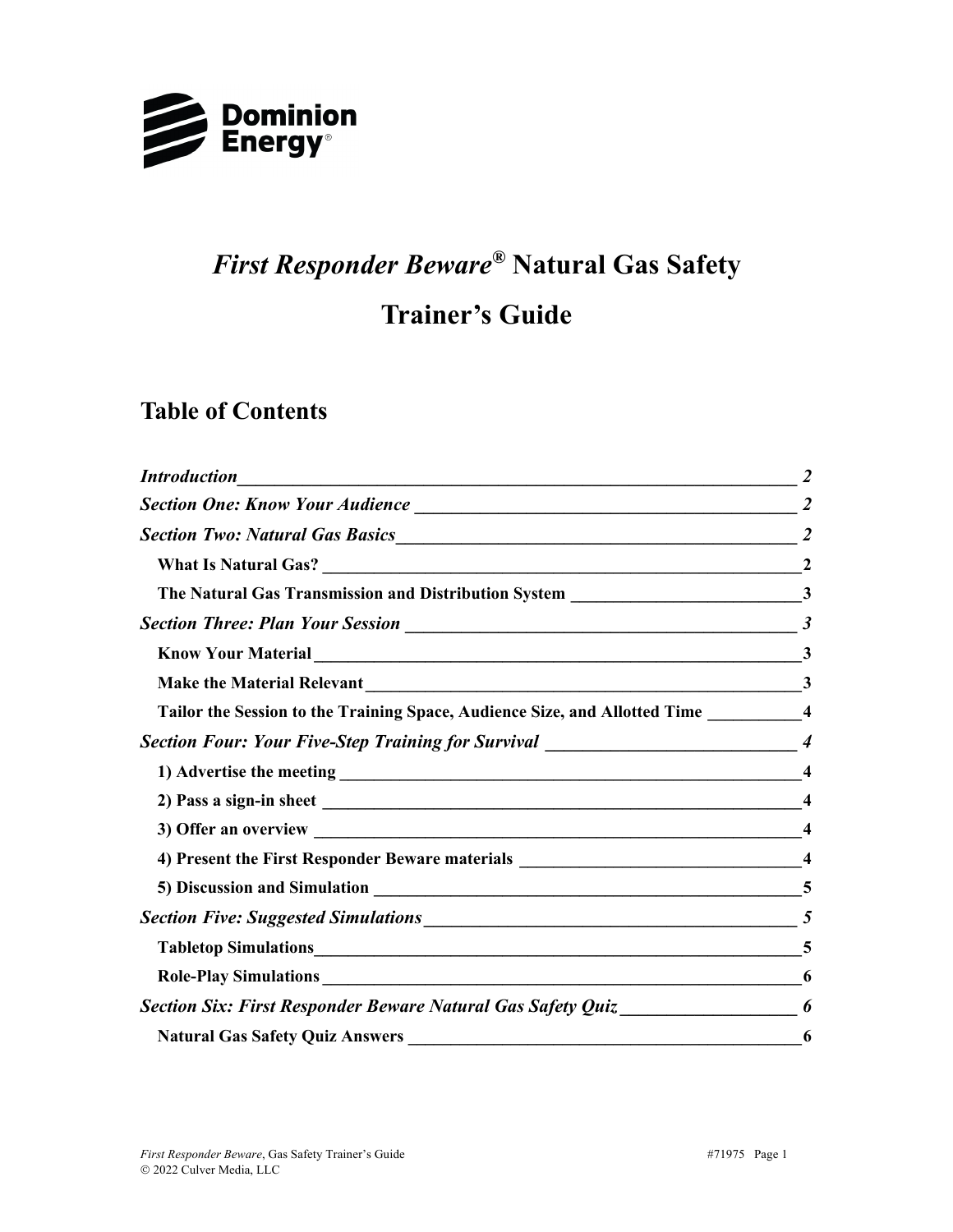# **Introduction**

The *First Responder Beware* training program from Dominion Energy is designed to provide firefighters, police, EMTs and paramedics with the information they need to recognize and work safely around natural gas infrastructure while responding to emergencies.

This trainer's guide will help you make the most of the *First Responder Beware* program. It contains six sections:

- **Know Your Audience.** An overview of first responders' learning preferences.
- **Natural Gas Basics.** Information on how natural gas works.
- **Plan Your Session.** Tips for preparing an effective training session.
- **Your Five-Step Training for Survival.** Step-by-step training guidance.
- **Suggested Simulations.** Activities to help reinforce safety procedures.
- **Before and After Quiz.** Reproducible natural gas safety quiz to help trainers and participants evaluate the program's impact. Answer sheets are provided**.**

# **Section One: Know Your Audience**

Understanding how first responders learn best will help you tailor your training session to this unique audience. Take into consideration the following learning preferences:

- **First responders tend to be action-oriented learners** who do best when given an opportunity to practice and repeat recommended behaviors, and they favor a hands-on approach.
- **First responders benefit from significant discussion time during training,** including opportunities to relate new information to prior experiences and events.
- **First responders are very focused on core priorities:** their own survival, safe and timely rescue of incident victims, and protection of property.
- **First responders respect authority and expertise.** Instructors should have a solid command of the topic and be well organized.
- **First responders are conscientious learners.** If the material is presented as being important to their work and lives, they will be a responsive, eager and respectful audience.
- **First responders prefer practical (rather than theoretical) information.** Keep the focus on real-life situations.

# **Section Two: Natural Gas Basics**

This section will help trainers answer questions about natural gas from session participants. If you need additional information, please contact Dominion Energy before your training session.

### *What Is Natural Gas?*

Natural gas, like petroleum, is a fossil fuel. It is found in pockets deep underground, and is harvested by drilling. Here are some basic properties of natural gas:

- Natural gas has an explosive (flammable) concentration range between about 5 percent and 15 percent gas to air. At concentrations below approximately 5 percent or above 15 percent, natural gas will not ignite. At the ideal 10% concentration, natural gas burns cleanly.
- A spark from a light switch or phone is enough to ignite leaking natural gas.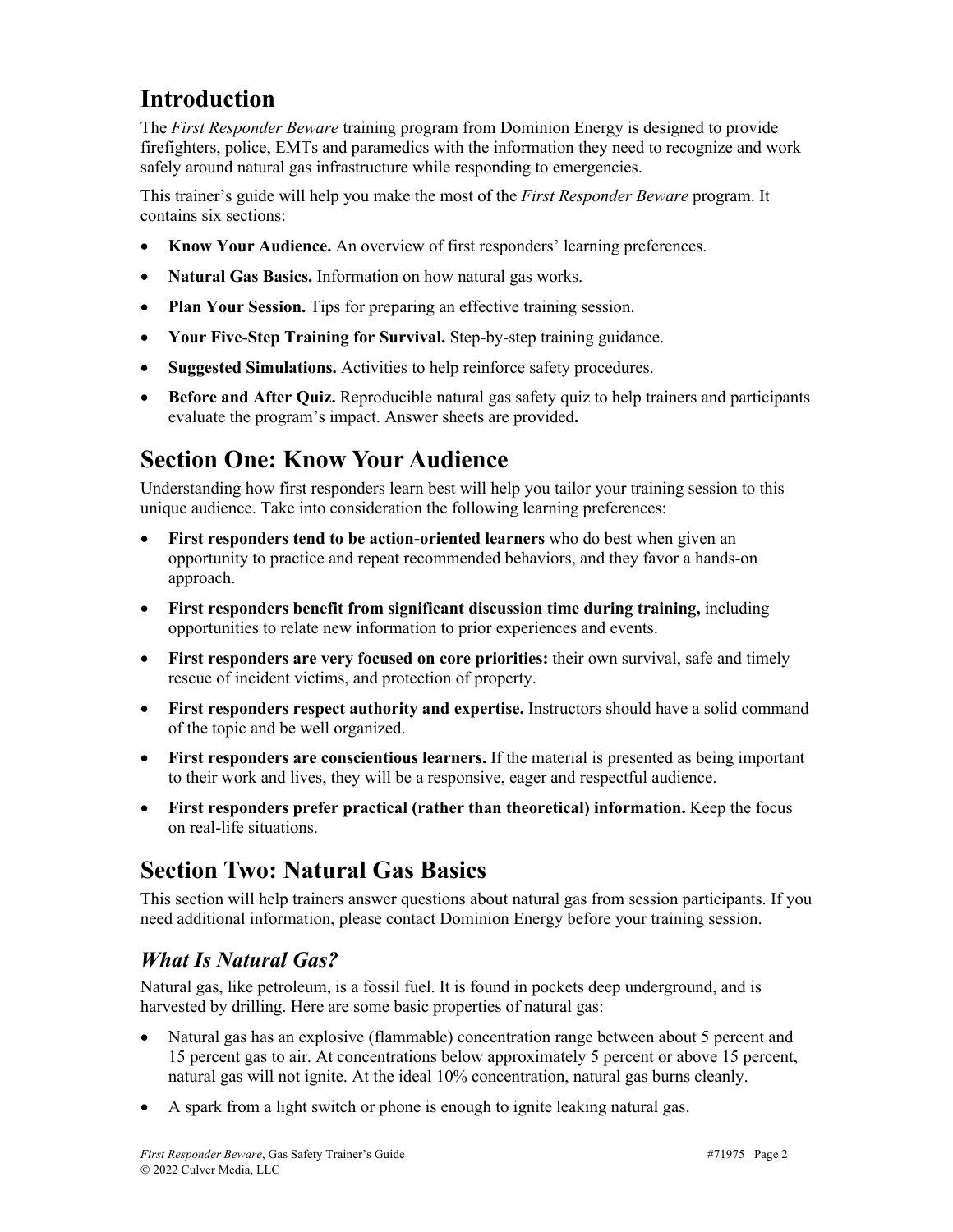- Natural gas is lighter than air. If leaking, it often rises through the soil and dissipates into the air. When trapped, natural gas can migrate through storm drains and other underground utility conduits.
- Natural gas is naturally odorless. Natural gas distribution utilities add a chemical odorant to the gas to give it a distinctive, sulfur-like smell. Gas that has been treated with these chemicals is odorized. Be aware that some natural gas is not odorized, so some leaks may not be detectable by smell alone. And in some instances the odor of gas may fade, or you may not be able to distinguish it.
- Many natural gas transmission companies do not odorize natural gas transmission lines.
- Natural gas is nontoxic.

#### *The Natural Gas Transmission and Distribution System*

To harness and transmit natural gas, we use millions of miles of pipes. There are three types of pipes used in the system: transmission pipelines, main lines (often referred to as distribution lines), and service lines.

Transmission pipelines move natural gas from refining plants across long distances. They are the largest pipelines. Note that natural gas in some transmission lines has not yet been treated with odorants and thus has no smell. Main lines carry natural gas from transmission pipelines into residential and commercial areas where it will be used. Service lines bring natural gas from main lines to individual structures.

Between gas lines and individual structures are gas meters. Meters regulate the flow of gas into structures. Different types of structures require different types of meters.

Pressure, created at various points along the lines, moves the gas through the pipes. The size of natural gas lines varies greatly from less than 1 inch to as much as 4 feet in diameter; the pressure can vary from  $\frac{1}{4}$  pound per square inch to 1,000 pounds per square inch. The size of a gas line is NOT a reliable indicator of the internal pressure**.**

## **Section Three: Plan Your Session**

A well-organized, informed instructor will gain participants' respect and be far more effective. Below are some recommendations to help you prepare for the natural gas safety training session with confidence.

#### *Know Your Material*

Always preview the materials before showing them to session participants. Gathering information in advance can be useful and make training materials more relevant. Review all the materials and rehearse your presentation well before the session.

#### *Make the Material Relevant*

Identify the key natural gas infrastructure that first responders in your training session may encounter when responding to emergencies, and focus the group's attention on these topics:

- **What emergency situations** bring them close to natural gas distribution and/or service lines?
- **Where are the natural gas transmission lines** in your area?
- **What natural gas hazards** have participants encountered in the past? Recently?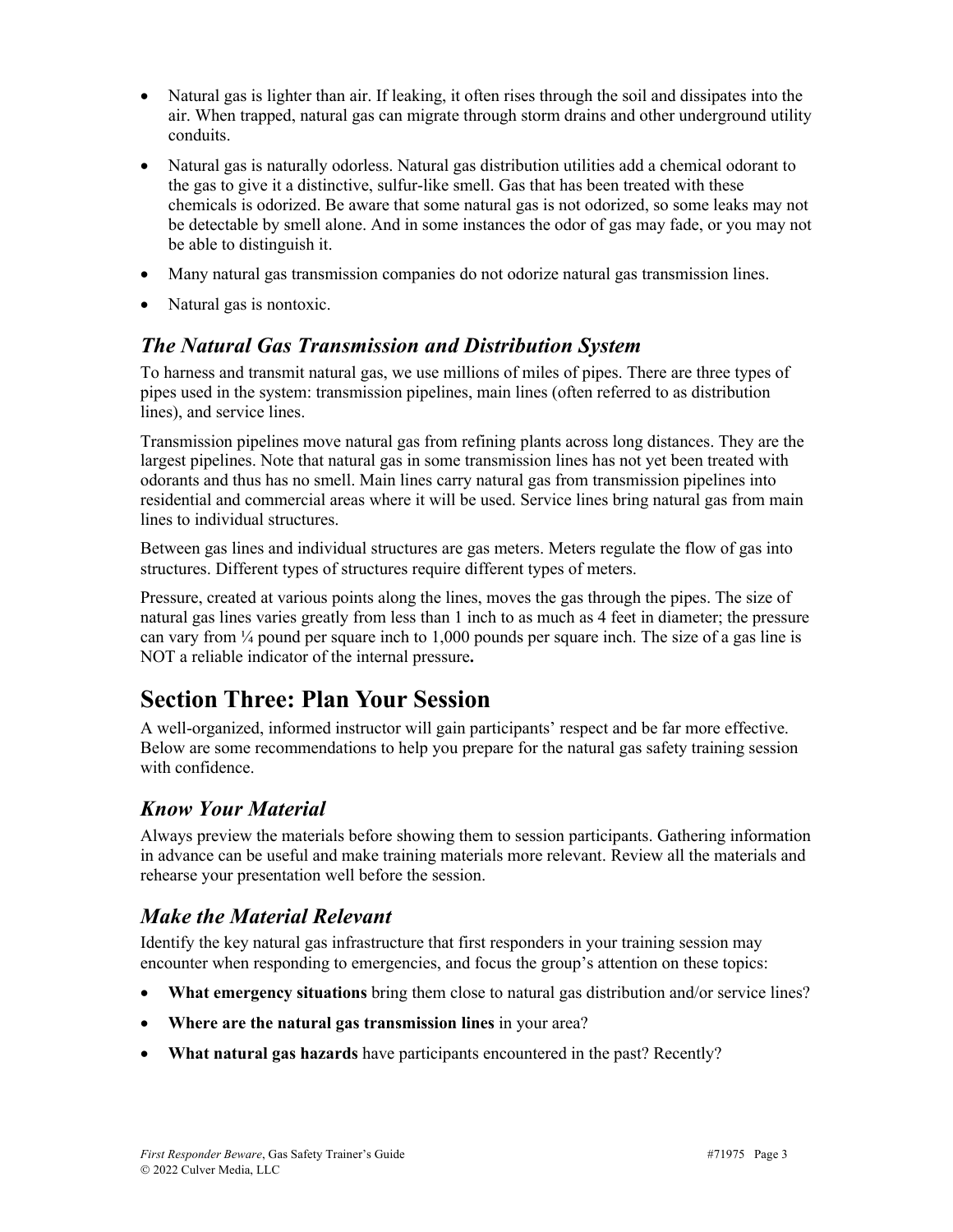## *Tailor the Session to the Training Space, Audience Size and Allotted Time*

Consider the size of the training space and audience. A large group will require different media than a smaller one. If the room size is very large for the group, be sure it is arranged as intimately as possible to keep all participants involved.

Remember that first responders are hands-on, action-oriented learners. The session will need to include opportunities to simulate recommended practices and to discuss potential applications of the material. Room size and arrangement can have a measurable impact on the participation level.

Consider:

- **Will all materials be visible** to all participants or do you need additional space or equipment?
- **Are the seats arranged in a way** that will foster discussion?
- **Is there adequate space** for participants to conduct simulations?
- **Is there adequate lighting** for all participants to see the instructor and materials, and to take notes if necessary?
- **Will everyone be able to hear?**

Just as room and audience size can impact the effectiveness of training, so can session time. No one learns well sitting for long periods. On the other hand, cramming too much information into a short session can reduce retention. Plan your session to allow time for discussions and simulations.

# **Section Four: Your Five-Step Training for Survival**

Follow these steps for a high-impact meeting that will keep participants involved and reinforce essential safety information:

## *1) Advertise the meeting*

Post a notice well in advance of the meeting in a highly visible location.

### *2) Pass a sign-in sheet*

Keep attendance records of all safety meetings, because someday you may have to show who attended the meeting, what the session covered, and when it was held.

### *3) Offer an overview*

Tell participants what you will cover in the meeting and what you hope they will learn. This is a good time to convey the importance of this information—that it can help protect first responders, incident victims, and bystanders from natural gas-related injury or death.

## *4) Present the* **First Responder Beware** *materials*

Discuss the utility safety information in these materials and what natural gas emergencies participants might encounter. Ask participants to review their notes on the materials periodically to refresh their memory of the vital safety tips.

These materials use different types of first responders to exemplify different situations. You might preface them by pointing out that first responders of any discipline could be first on the scene in any emergency. Ask participants to pay special attention to how the information can be applied to their areas of expertise and emergencies they will encounter.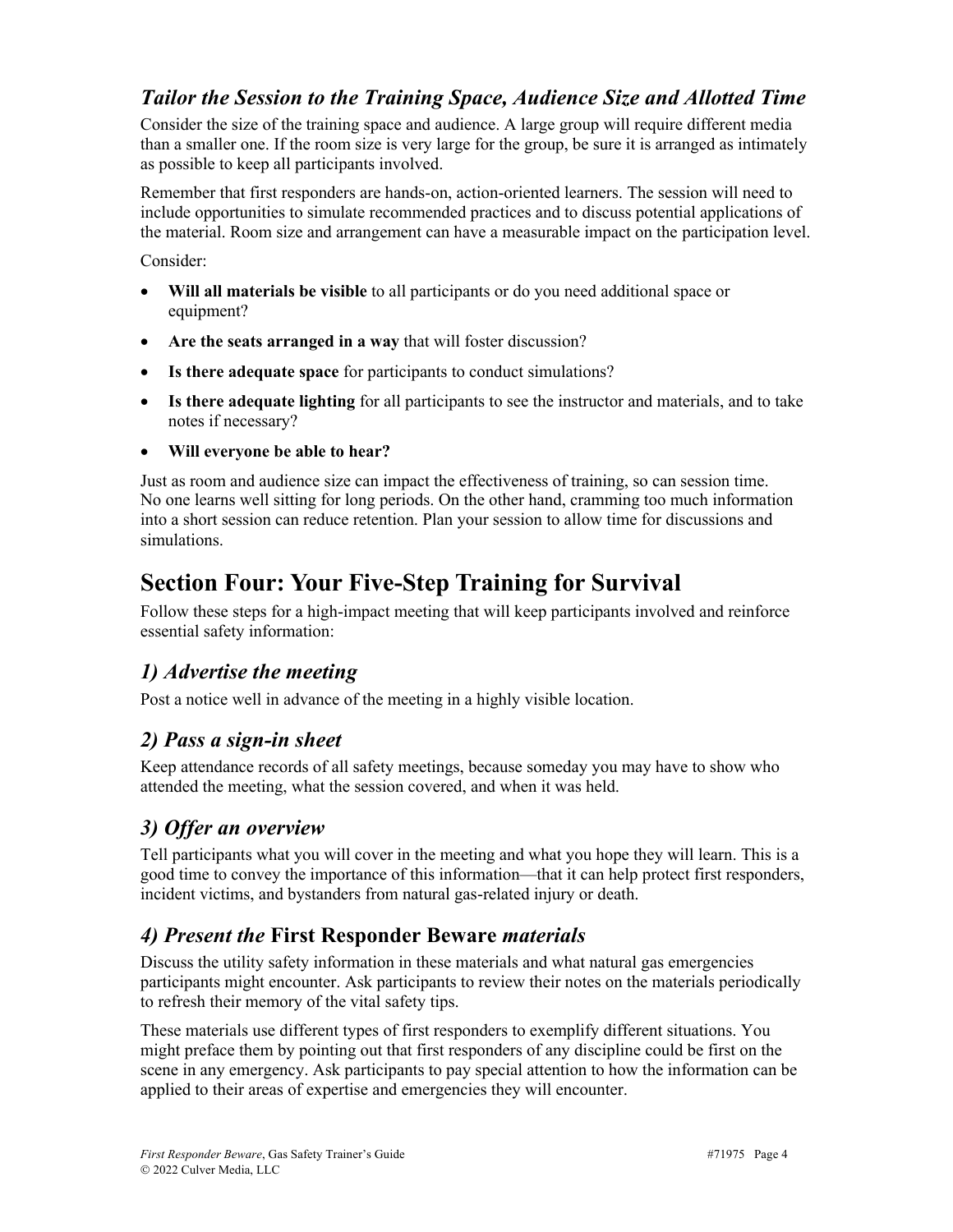#### *5) Discussion and Simulation*

Participants will retain more information if they get involved in activities and discussions. Ideally, these exercises should be dispersed throughout the session. Here are some ideas:

- **Remind participants of the circumstances of any natural gas-related emergencies in your region.** Discuss how information in the materials is relevant.
- **Review the warning signs of a natural gas leak**, and discuss how conditions at an incident scene (such as line pressure, different types of structures, population density and other factors) might inform their responses.
- **Invite first responders to ask questions** about the materials and the safety procedures they outline. If they have questions you can't answer, research the answers yourself and give them that information as soon as possible.
- **Ask participants to brainstorm a list of key safety issues** identified in the materials. Review these key issues and discuss incidents that resulted when related safety precautions were ignored. What were the consequences?
- **Conduct tabletop simulations of various emergency scenarios.** Use toy vehicles and figures to simulate appropriate actions: where to park, how to avoid ignition hazards, and where to place emergency personnel and bystanders.
- **Ask each participant to name one thing they learned** from the materials or discussion that will help them be safer in the future.

# **Section Five: Suggested Simulations**

Practice is essential to first responders' survival and to the successful resolution of emergency situations. Because there is often little time to think, proper habits can save lives.

*(Please note: The scope of this program is limited and does not include specialized devices and equipment. Some departments may use specialized equipment for detecting and/or ventilating natural gas. Follow departmental SOPs regarding specialized equipment.)*

## *Tabletop Simulations*

The use of tabletop models provides opportunity for small-group collaborations and for simulating multiple scenarios. This approach can be adapted to various room conditions and time constraints. Use of toy figures and scale models allows simulations to be easily reset for repetition. Possible scenarios include the following:

- **Model indoor natural gas leaks.** Have participants demonstrate proper procedures such as checking for gas migration, parking emergency vehicles, avoiding spark hazards, evacuation strategies, and use of standard communications devices.
- **Model outdoor natural gas leaks in residential, rural, commercial and industrial zones**. Have participants identify the source of the leak in different environments. Practice checking for gas migration, parking emergency vehicles, avoiding spark hazards, evacuation strategies, and use of standard communications devices.
- **Place model infrastructure items such as natural gas pipelines, meters, etc.** around structures, and ask participants to "arrive" at that scene and identify these pieces of natural gas infrastructure.
- **Describe a scenario where a natural gas fire is taking place.** Have participants demonstrate proper procedures for different hazards and conditions.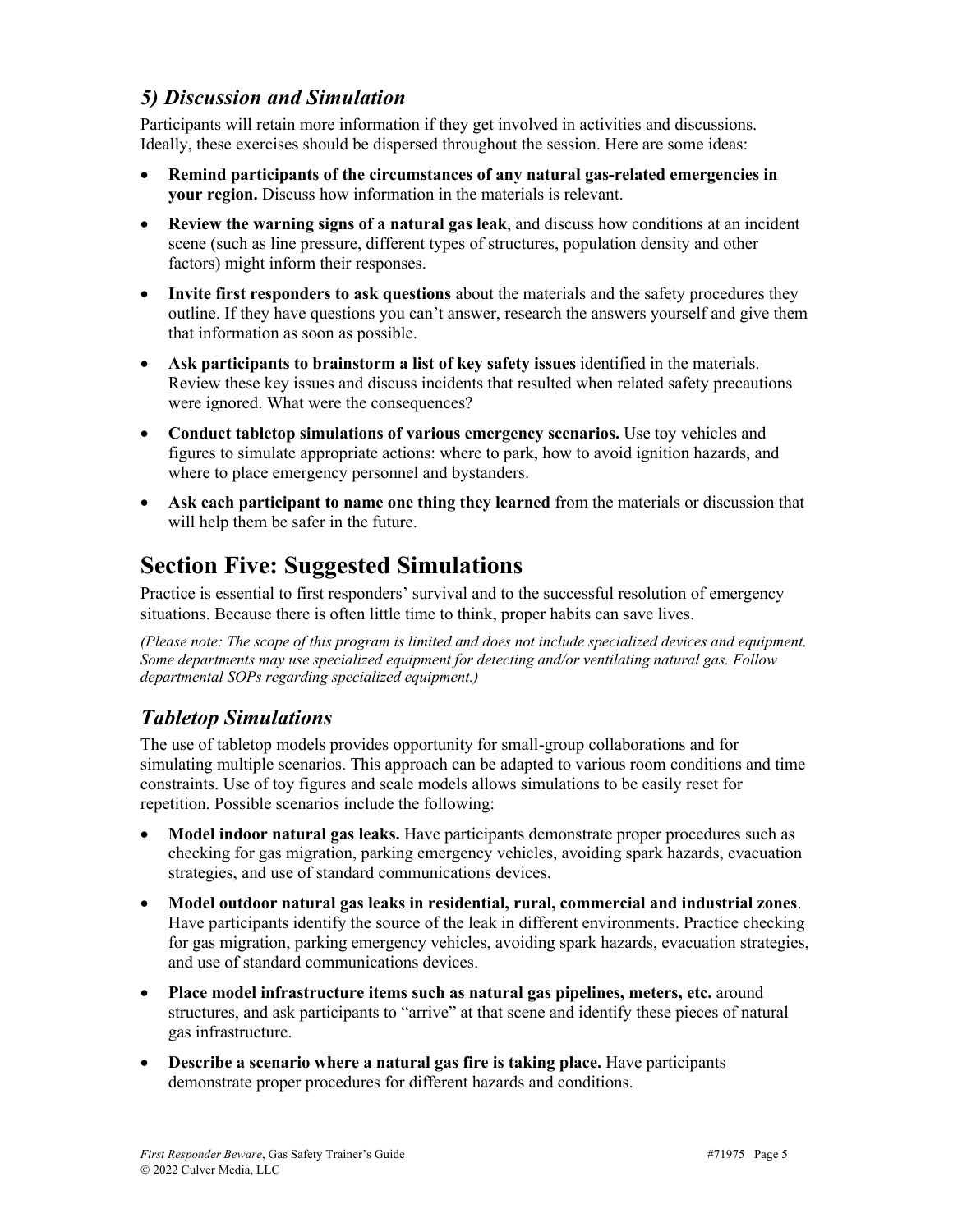#### *Role-Play Simulations*

Role-play simulations are ideal for practicing first-aid techniques and detailed physical actions.

- **Practice responding to indoor natural gas leaks.** Provide scenarios where a leak has been reported, as well as those where responders must detect the presence of natural gas and locate its source. Be sure to include scenarios where the source cannot be identified.
- **Use signs to identify spark hazards, possible leak sources, and gas infrastructure.** Focus on proper communications, evacuation, and ventilation strategies with special consideration given to migration, spark and explosion hazards**.**
- **Practice identifying CO poisoning.** Have one participant be the victim and have others locate and diagnose whether CO is a factor. If your department trains in life-saving techniques, include them here.
- **Practice responding to outdoor natural gas leaks.** Provide scenarios where a leak has been reported, as well as those where responders must detect the presence of natural gas. Be sure to include a scenario where the source cannot be identified. Use signs to indicate telltale evidence of a leak. Remember that not all natural gas leaks are detectable by smell alone, and that the senses of sight and hearing must also be used to detect leaks.
- **Practice the correct procedures for natural gas fires.** Use signs to mark possible areas of migration and accumulation as well as re-ignition hazards.

Remember that simulations are intended to reinforce proper behavior—*not* to call out or embarrass participants. Maintain a cooperative, supportive atmosphere at all times, and encourage participants to ask questions and provide feedback about how simulations might be most effective.

## **Section Six:** *First Responder Beware* **Natural Gas Safety Quiz**

The quiz on the next page is intended to help instructors and participants gauge the program's effectiveness. By administering it before beginning the training and then at the end of the session, trainers and participants alike can observe learning in action. The quiz is designed for two-sided photocopying.

#### *Natural Gas Safety Quiz Answers*

| 1. A | 6. A  |   |
|------|-------|---|
| 2. C | 7.    | B |
| 3. B | 8. D  |   |
| 4. D | 9. C  |   |
| 5. D | 10. A |   |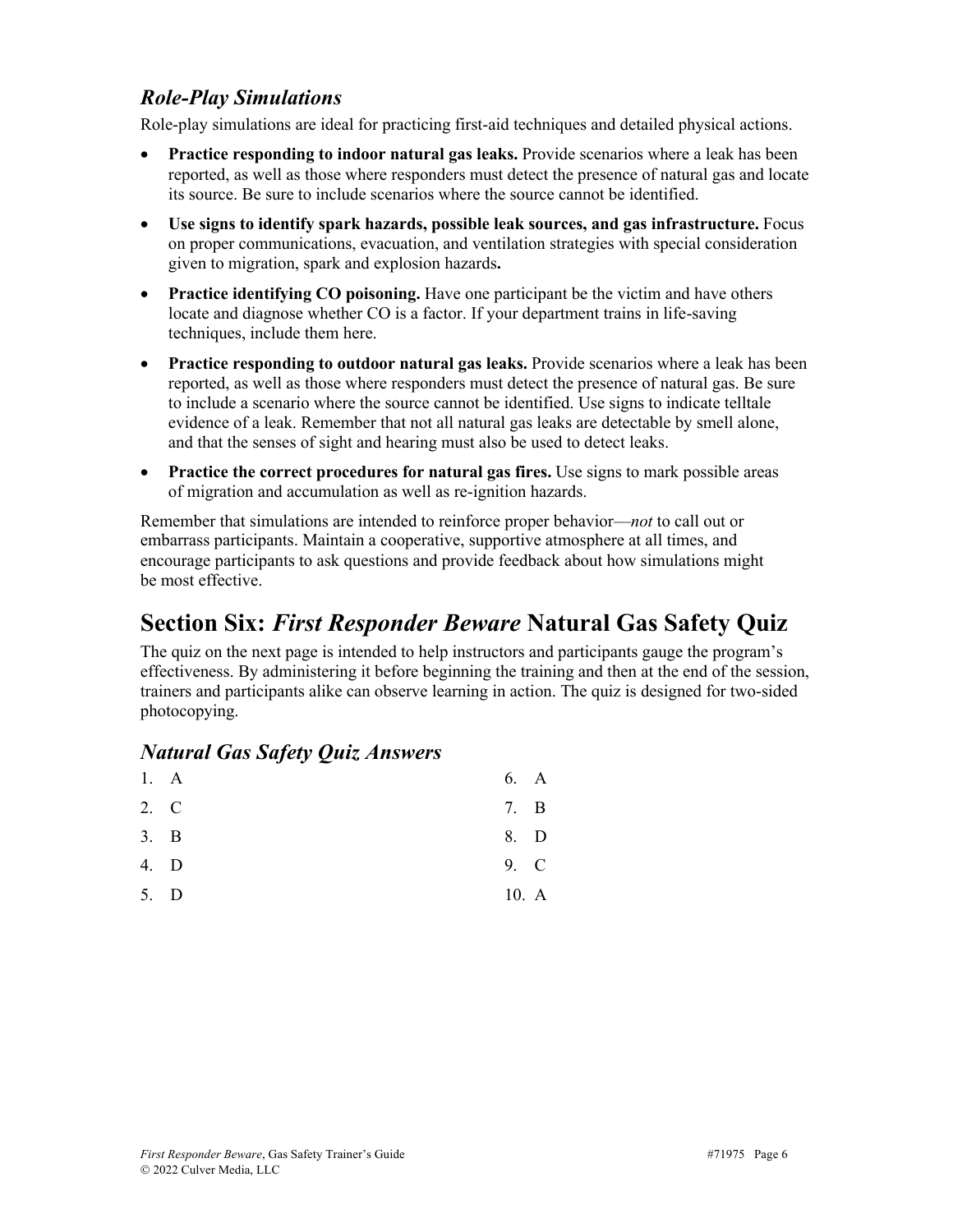# *First Responder Beware* **Natural Gas Safety Quiz**

| <b>Before</b> | <b>Questions</b>                                                                                 | <b>After</b> |
|---------------|--------------------------------------------------------------------------------------------------|--------------|
|               | 1. True or false? Natural gas is lighter than air.                                               |              |
|               | A. True                                                                                          |              |
|               | <b>B.</b> False                                                                                  |              |
|               | 2. Which of the following is the approximate explosive<br>(flammable) range of natural gas?      |              |
|               | A. $2\%$ to $5\%$ gas to air                                                                     |              |
|               | B. $10\%$ to 30% gas to air                                                                      |              |
|               | C. $5\%$ to $15\%$ gas to air                                                                    |              |
|               | D. $50\%$ to $100\%$ gas to air                                                                  |              |
|               | 3. Which type of pipe carries natural gas from the refineries<br>across long distances?          |              |
|               | A. Service                                                                                       |              |
|               | <b>B.</b> Transmission                                                                           |              |
|               | C. Main                                                                                          |              |
|               | D. None of the above                                                                             |              |
|               | 4. Which of the following devices should NOT be used in the<br>vicinity of a gas leak?           |              |
|               | A. Garage door openers                                                                           |              |
|               | <b>B.</b> Doorbells                                                                              |              |
|               | C. Light switches                                                                                |              |
|               | D. All of the above                                                                              |              |
|               | 5. When arriving at the scene of a natural gas emergency, where<br>should you park your vehicle? |              |
|               | A. As close to the scene as possible                                                             |              |
|               | B. Away from storm drains, manholes and overhead power lines                                     |              |
|               | C. Upwind from the area                                                                          |              |
|               | D. Both B and C                                                                                  |              |
|               |                                                                                                  |              |